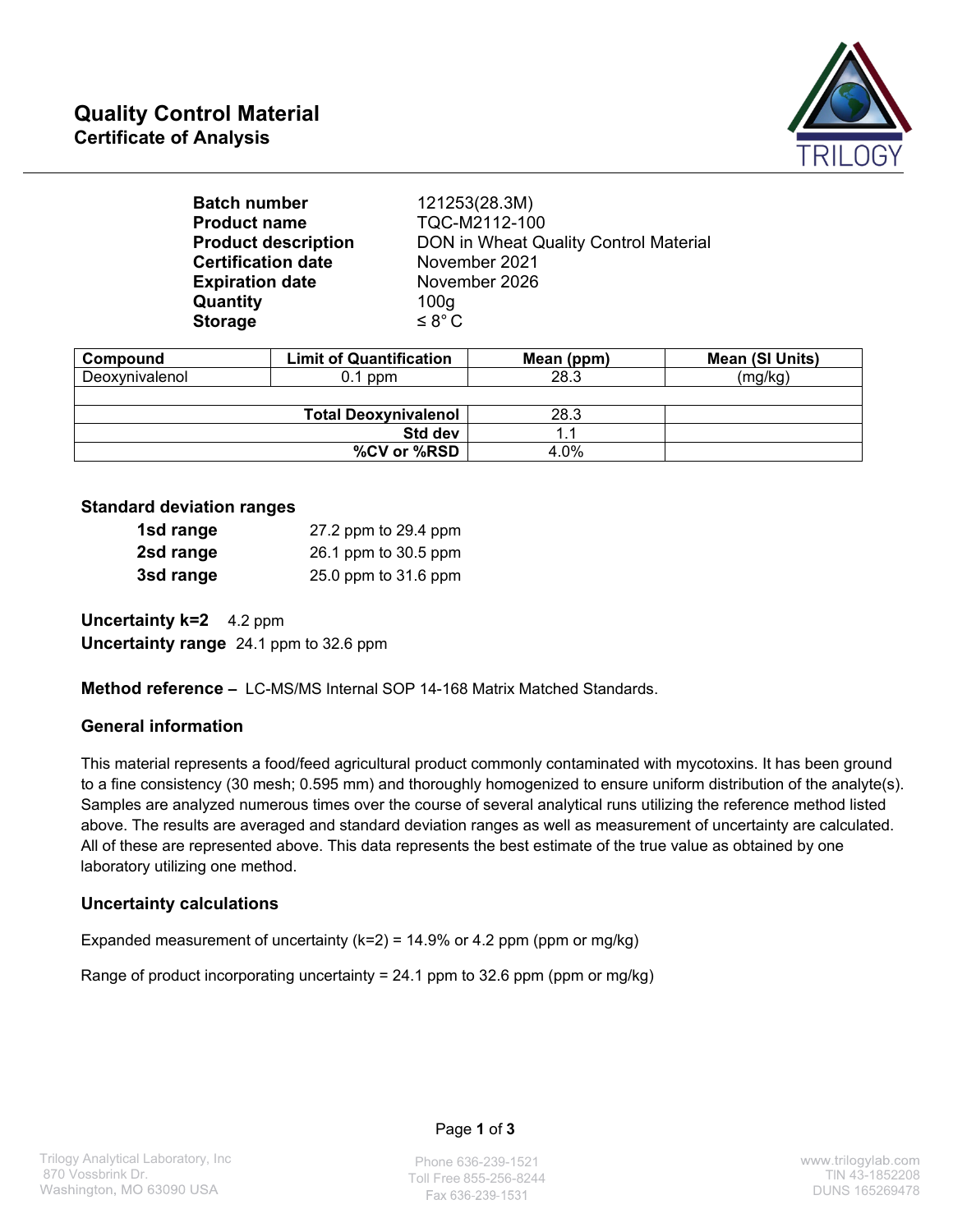

# **Method used for certification**

To obtain the results above, 30 different extracts were prepared on a minimum of 4 different analyses dates. Multimycotoxin LC-MS/MS DON samples were extracted with 84/16 acetonitrile/water for 1.5 hours on an Eberbach shaker. Samples were analyzed by the method reference above. This result represents the results you would find from one laboratory performing one specific method repeatedly over the course of several days. The standard deviation ranges noted above represent results you would anticipate with 68% (1 sd range), 95% (2 sd range) and 99% (3 sd range) confidence with the method specifics listed above. Additionally, uncertainty has been calculated and the range is also reported above. These ranges will allow you, the end user to determine which range best suits your individual requirements. Results of this sample may vary with methodology and extraction procedures utilized in your laboratory. These results relate only to the sample material listed above. The value is the best estimate of the true value based on these multiple analyses.

#### **Minimum sample size**

Results shown above represent 5.0 gram extractions. Increasing the sample size extracted may provide results with decreased ranges. Less than 5.0 gram sample extractions are not recommended.

#### **Intended use**

This material is intended for laboratory use only and is not intended for animal or human consumption. Quality Control Materials can be used for laboratory quality control, training tools, method comparisons, method validations, intra laboratory comparisons, inter laboratory comparisons, method bias indicators, verification of laboratory performance, and method troubleshooting by HPLC, GC, MS, MSMS, or TLC.

## **Storage**

Material should be stored below 8° C in the original foil zippered pouch. After opening, ensure bag is completely sealed prior to returning to storage. Trilogy Analytical Laboratory is not responsible for changes in the product due to improper storage of material.

#### **Instructions for use**

Allow material to come to room temperature before use to prevent moisture condensation in packet. Recommended minimum subsample is 5.0 grams. Samples should be sealed promptly and returned to recommended storage conditions after use. The expiration date of this material represents the most accurate expiration based on current knowledge and applies only to product that has been stored and handled correctly.

## **Safety precautions**

Good laboratory practices should be observed while handling all Trilogy Quality Control Materials. Follow the recommended precautionary measures (OSHSA 29 CFR 1910.1450) for handling chemicals and powders. Avoid contact with eyes, skin, and clothing. Use adequate general or local exhaust ventilation to keep airborne concentrations below the permissible exposure limits. This product is for laboratory use only and is not intended for animal or human consumption. For specific product Safety Data Sheets, contact Trilogy Analytical Laboratory.

Page **2** of **3**

Phone 636-239-1521 Toll Free 855-256-8244 TlN 43-1852208 Fax 636-239-1531